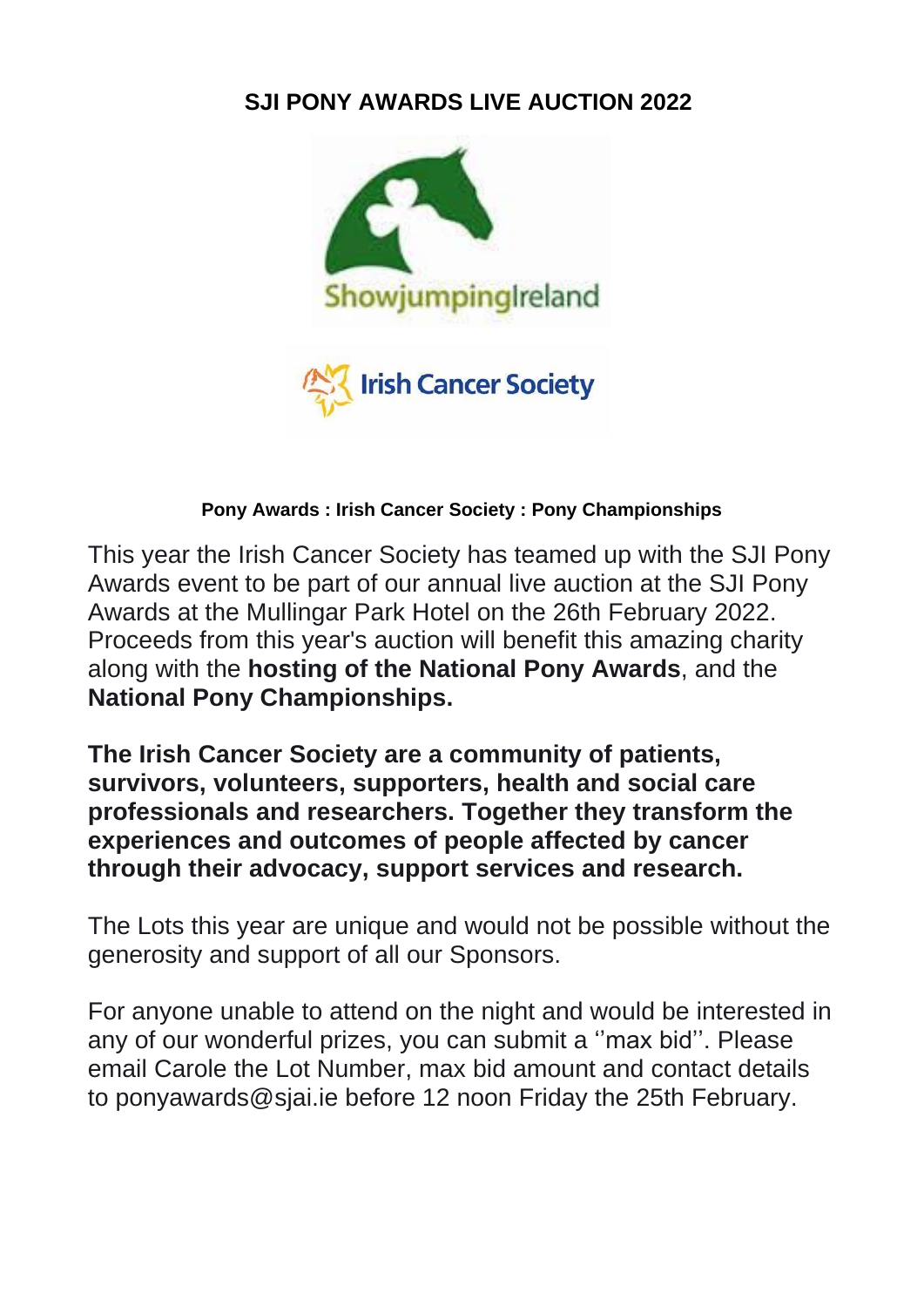





#### **Castle Irvine Necarne Pony Premier weekend package 17th & 18th June**

Two nights B&B (family Room 2 adults & 2 children) plus dinner on one evening at Mahons Hotel Irvinestown, Co. Fermanagh on the 17th & 18th June, 2022. To also include 4 Courtyard Stables & Hook up at Castle Irvine Necarne on weekend of Pony Premier and Air Ambulance Charity Show.

*Kindly sponsored by Castle Irvine Necarne*

LOT 2:

#### **A stunning oil painting of two Horses, by specialised equestrian artist Dale Adams.**

Dale Adams specialises in animal portraiture, and particularly loves to draw and paint horses of various shapes, sizes and backgrounds. A lifetime spent working with animals allows her to recognise and capture the characteristics and beauty of any animal she paints. A piece that would be unique and beautiful in any home.

*Kindly sponsored by Dale Adams*



LOT 3.

#### **Tour of Karlswood, the home of Olympic show jumper, coach and horse producer Cian O'Connor followed by lunch in Batterstown.**

This amazing Lot allows the lucky winner to spend a morning with Cian and his team at Karlswood to see some of his riders and horses being put through their paces. They will provide a unique insight into the Karlswood coaching ethos which might be suitable for an individual, or a small group. The prize will also include a tour of the high-performance centre and lunch with Cian in Batterstown, County Meath.

*Kindly sponsored by Cian O'Connor LOT 4.*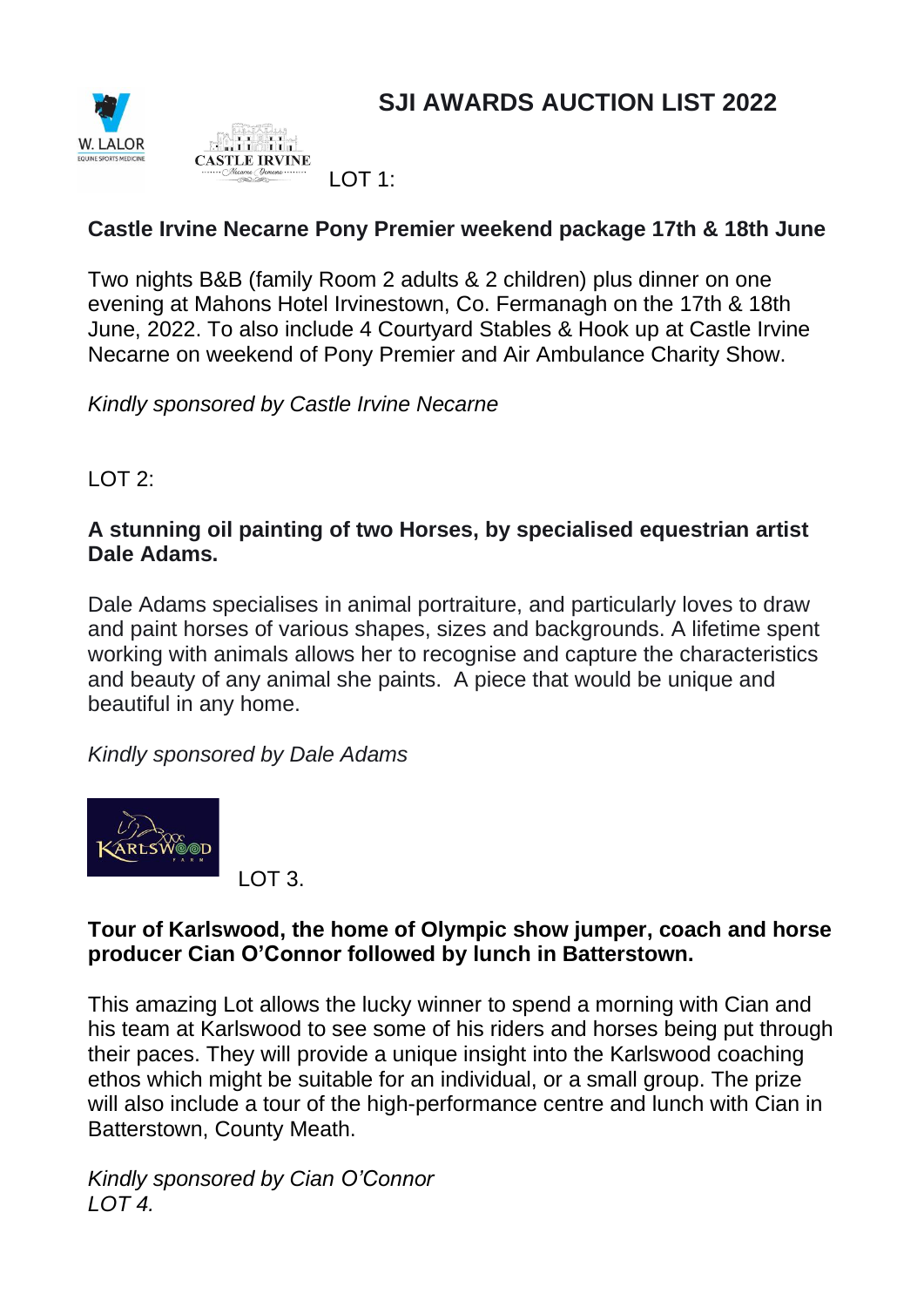#### **One extensive set of Screening Radiographs from W. Lalor Equine Sports Medicine**

This Lot includes Screening Radiographs x 23 views and includes sedation (excluding visit fee). Will Lalor is considered to be one of the best vets in Ireland. Will has been Team Ireland Veterinarian for Showjumping Children on Horses, Juniors & Young Rider Teams and Eventing Junior & Young Rider Teams

*Kindly sponsored by W Lalor Equine Sports Medicine*



LOT 5.

## **One Night Bed & Breakfast for 2 adults and 2 children in the beautiful Newpark Hotel, Kilkenny plus 2 days training with HSI Coach Eddie Moloney, Warrington Equestrian Centre, Kilkenny.**

This Lot includes 2 days training with renowned training coach Eddie Moloney at Warrington Equestrian Centre, Kilkenny with one overnight stable for your pony/horse, and accommodation in the beautiful Newpark Hotel.

*Kindly sponsored by Newpark Hotel and Eddie Moloney*



#### LOT 6.

## **Millstreet International Horse Show package - 2nd - 7th August 2022.**

This Lot includes Two Stables, Forward Truck Parking and Hook up, for the duration of the show, and Dinner for four in the Coach House Restaurant for one night during Millstreet International Horse Show August 2nd - 7th, 2022.

*Kindly sponsored by the Duggan Family Millstreet*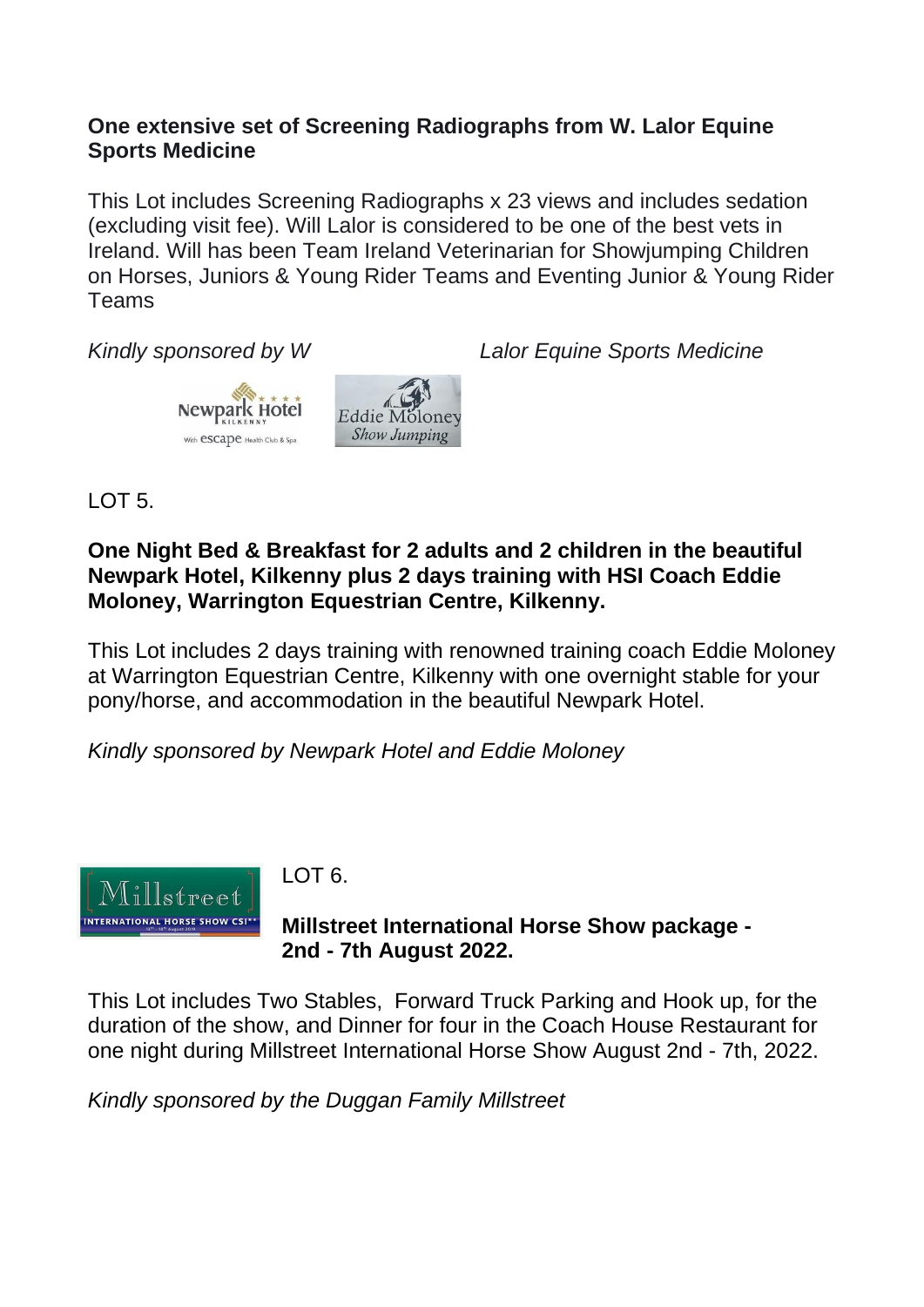

LOT 7.

**EQUIJUMP.** 



# **Ego 7 Italian leather boots**

EGO7 Aries dress tall boots, sleek and polished look, perfect made-tomeasure fit and Italian design, you will be amazed by the  $\frac{4}{50}$  performances as well!

Sizes range from 37-45 & all calf sizes catered to.

*Kindly sponsored by Equijump*



# $LOT$   $8$

#### **Course Walk for the Aga Khan, RDS 17 - 21 August, 2022, with our YR, JR, COH Chef d'Equipe James Kernan. Two seasonal RDS tickets giving entry week for the Dublin Horse Show. Three nights accommodation in two inter-connecting rooms in the beautiful 5\* InterContinental Hotel.**

A unique and priceless Lot featuring one of our favourite weeks of the year in the equestrian world. This is an amazing opportunity that just can't be bought or valued.

Enjoy the experience of walking the extensive Aga Khan course with YR, JR, COH Chef d'Equipe James Kernan. Seasonal tickets giving entry for two people throughout the week of the Dublin Horse Show. A secured booking for two inter-connecting rooms from the 18th - 20th August in the stunning 5\* Intercontinental Hotel.

*Kindly sponsored by an anonymous sponsor to whom we are very grateful.*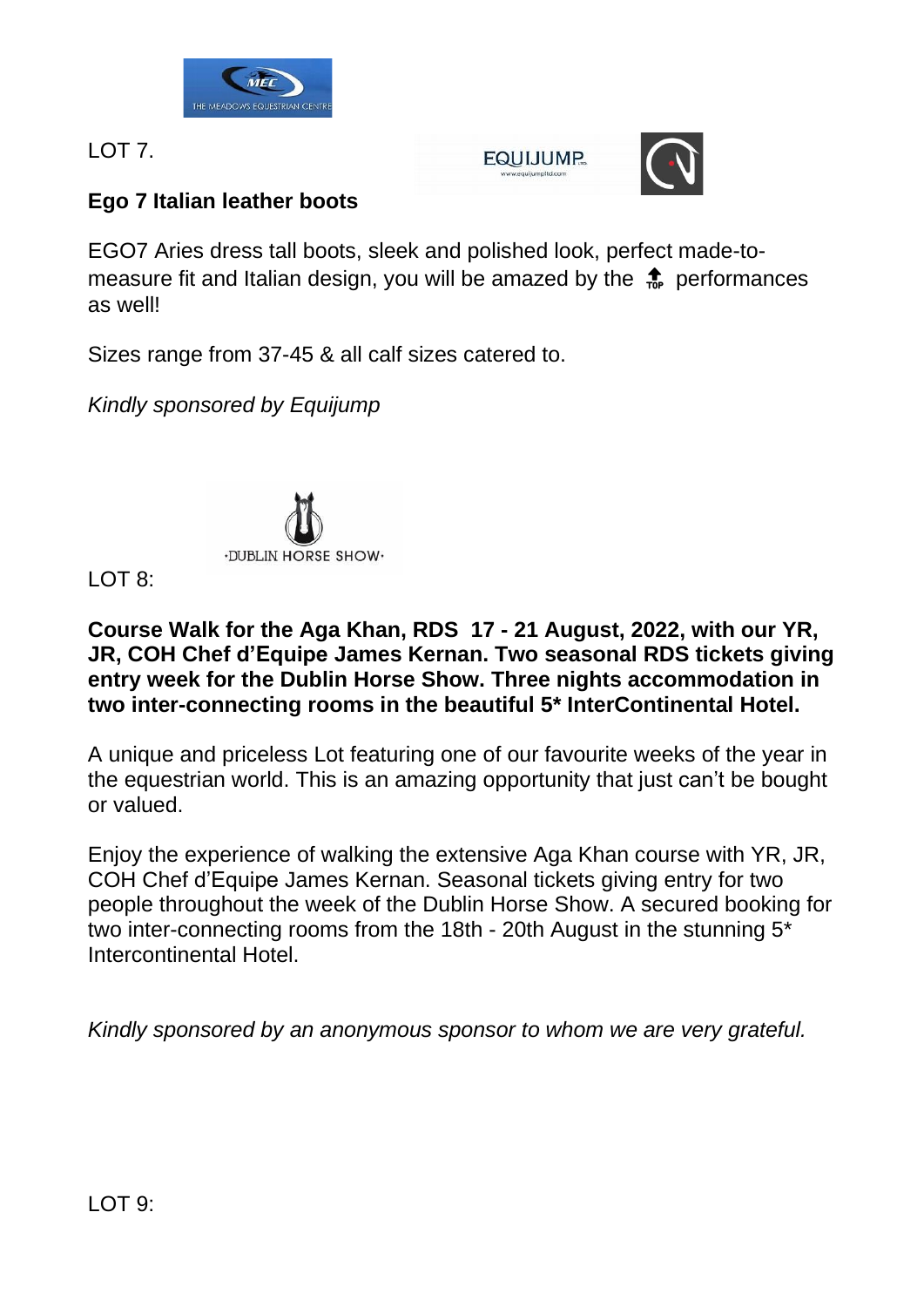#### **Training Day with our National Pony Chef d'Equipe Gary Marshall in the Meadows Equestrian Centre.**

An opportunity to be trained under the watchful eye of our National Pony Chef d'Equipe Gary Marshall. A days training in preparation for the show jumping season ahead all to be hosted in the Meadows Equestrian Centre.

Kindly sponsored by Gary Marshall and Meadows Equestrian Centre



# **Pat Meagher Veterinary: A Set of Pre Purchase/Screening, radiographs.**

This Lot consists of a set of pre-purchase/screening radiographs (xrays) from Pat Meagher, Veterinary Surgeons, Kedrah House Stud, Cahir, Co Tipperary.

*Kindly sponsored by Pat Meagher, Kedrah House Stud.*



LOT 11.

## **Three day training bursary with Olympian & International show jumper Bertram Allen and Pony European Champion & International show jumper Harry Allen.**

This Lot is a super opportunity for any show jumping Enthusiast. One to one training with brothers Bertram and Harry Allen in Germany. See first hand how Bertram and Harry train and prepare for upcoming competitions along with running a busy equine business and yard. Flights, accommodation and guaranteed once in a life experience with this Lot.

*Kindly sponsored by the Allen family at Ballywalter Farms*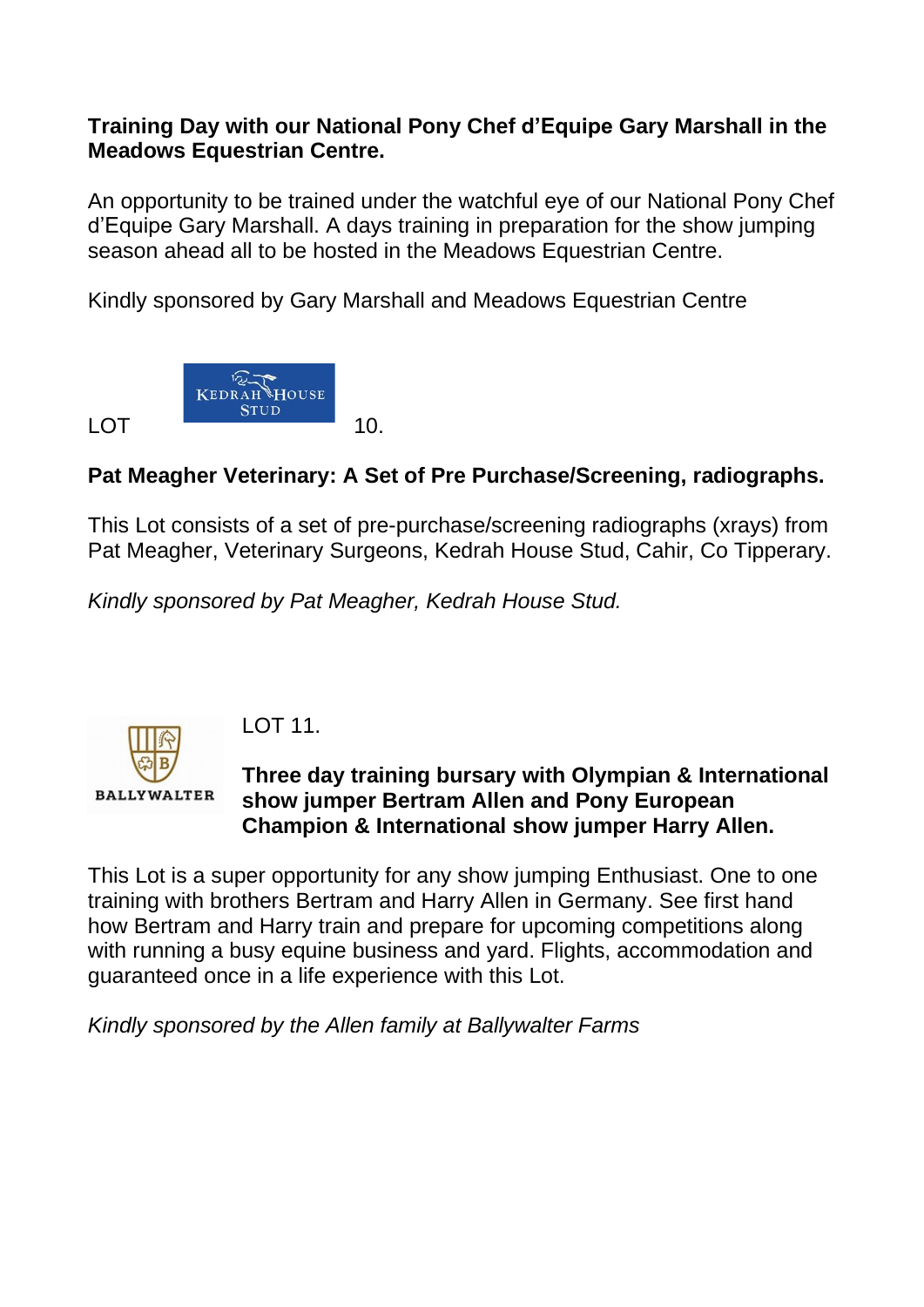



#### LOT 12.

# **National Pony Championships 2022 four day VIP Package**

Priority Park and Hook Up, Welcome Hamper, Stabling for two Ponies, two free competition entries per day over the four days - compliments of SJI, Lunch for four in the Pavillion, Pizza Box voucher to the value €50.00, Voucher for four waffles from our homemade waffle stand. Voucher for four of Dorothy's Special BBQ Burgers. Complimentary tea and coffee vouchers from the coffee box. Forever Equestrian Voucher to the value of €50.00 and finally JumpinAction Voucher to the value of €100.00 to capture the magical moments of the week.

*Kindly sponsored by Mullingar Equestrian Centre, SJI and JumpinAction*



 $\mathbb{G}$ 

**FOREVER** 

# LOT 13

#### **One nights B&B in the beautiful Inchydoney Island Lodge and Spa resort in West Cork and a unique dining experience to the value of €200.00 in the well known restaurant Fishy Fishy in Kinsale.**

This prize is the perfect revival get away for two people for one night in the beautiful 5\* Inchydoney Island Lodge and Spa. Stay in a Balcony Room with private ocean view balcony. It includes access to the heated seawater therapy pool, hammam and relaxation areas. On route home stop for lunch or dinner at the amazing well known restaurant Fishy Fishy where owner Martin Shanahan and his wife Marie will spoil you with their charming hospitality and delicious food.



*Kindly sponsored by Barra Sweetnam and Fishy Fishy Restaurant, Cork.*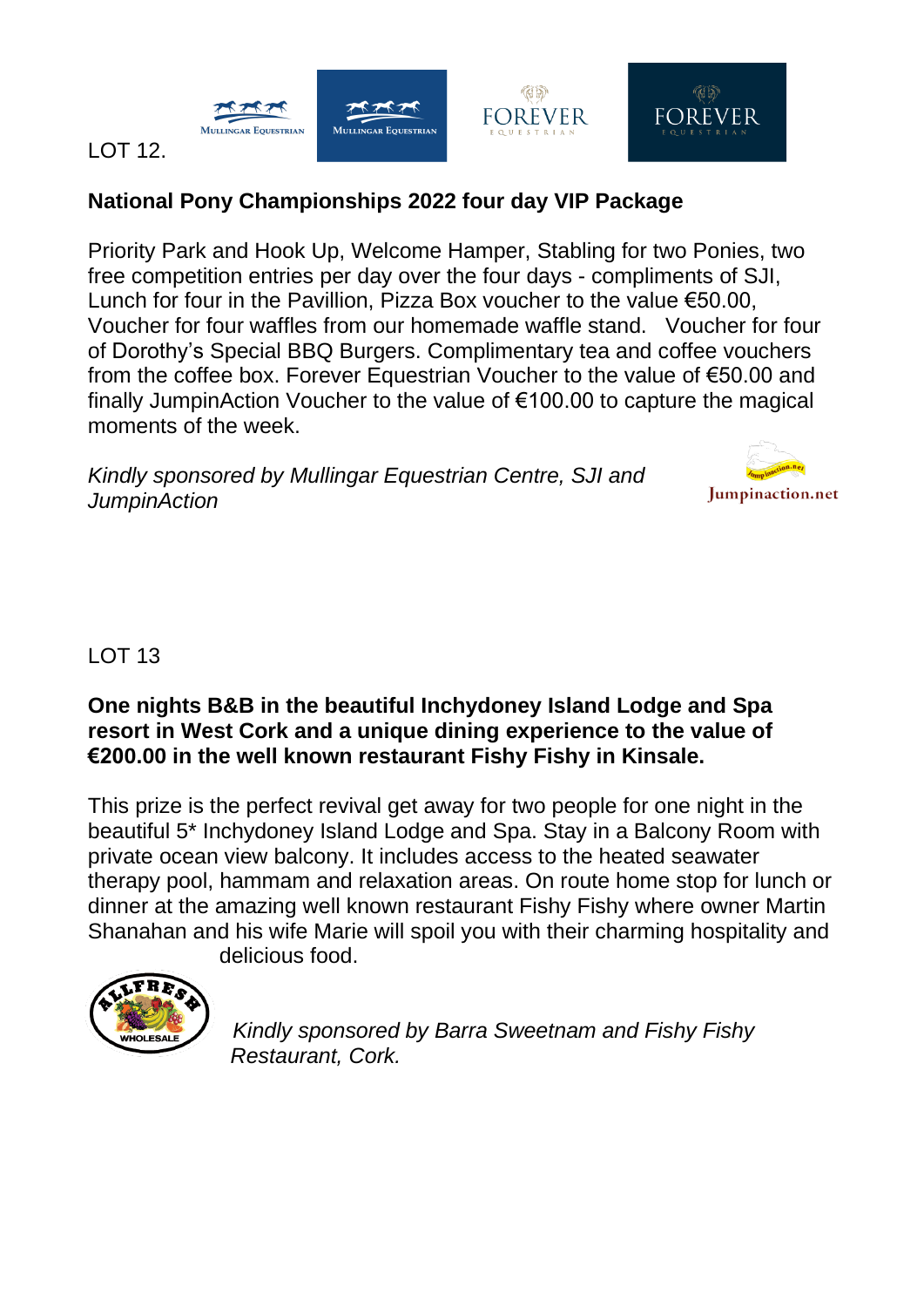

**A set of Pre - purchase/Screening Radiographs (Xrays) from Tim Brennan, GCS Veterinary Ltd, Gowran, Co Kilkenny.**

This Lot consists of a set of pre-purchase/screening radiographs (xrays) from Tim Brennan, Veterinary Practice located in Gowran, Co Kilkenny.

*Kindly Sponsored by Tim Brennan, GCS Veterinary Ltd, Kilkenny.*



LOT 15.

## **Midland Equine Horse and Transport and Horse Shuttle UK and Ireland Voucher for €500.00**

Thinking of travelling to a show abroad? Well this helping hand is a must! Let Midland Equine Transport take the pressure off by looking after all your animal transport **paper work**. They will professionally bring you through each step and fees that need to be covered before you leave the country with your pony/horse.

*Kindly Sponsored by Midland Equine Horse Transport and Horse Shuttle UK and Ireland*



LOT 16.

## **Two Day training Bursary at Olympian Greg Broderick's yard at Ballypatrick, Thurles, Co Tipperary.**

This Lot is a two day training opportunity at Ballypatrick and home of Greg Broderick Olympian and International Show-jumper, for one rider and one pony/horse to include accommodation for rider, parent and pony/horse. See first hand how Greg runs his yard and receive expert tuition. An opportunity not to be missed.

*Kindly Sponsored by Greg Broderick, Ballypatrick.*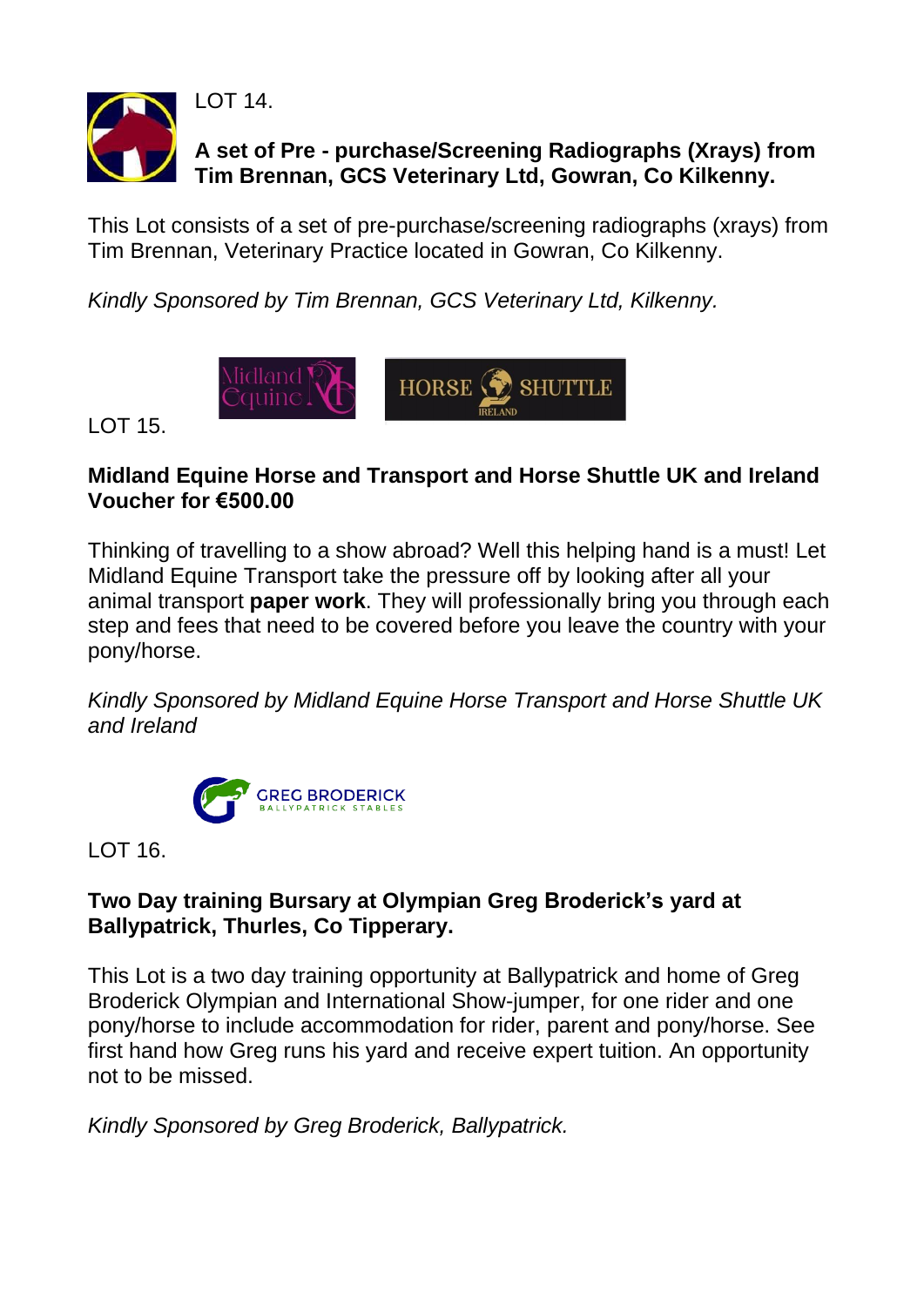

LOT 17.

## **RDS Qualifier Package weekend of 2nd & 3rd July, 2022, at Ard Chuain Equestrian Centre, Co. Mayo.**

Get organised with this wonderful RDS Qualifier weekend package with three stables and hook up for two nights at Ard Chuain Equestrian Centre. Also one nights accommodation in the beautiful Ocean Sands Hotel.

*Kindly Sponsored by the Oceans Sands Hotel and Ard Chuain Equestrian Centre*



LOT 18

## **Meet Derwin our Miniature Pony**

This very unique Lot is looking for a home in which it will be cared for and loved. Derwin our 5 year old miniature pony is well used to being handled and has spent time around children. A fun and adorable addition to any yard where he will be spoilt, highly cared for and loved.

**PLEASE NOTE** - The winning bider of this prize will be subject to suitability and approval of by the organising committee.

*Kindly Sponsored by Jim Derwin Equestrian*



# LOT 19.

# **EquiVET Ireland pre-purchase X-rays**

This Lot includes Screening Radiographs x 23 views and includes sedation (excluding visit fee) from EquiVET, Rathangan Country Kildare.

*Kindly Sponsored by EquiVET Ireland.*